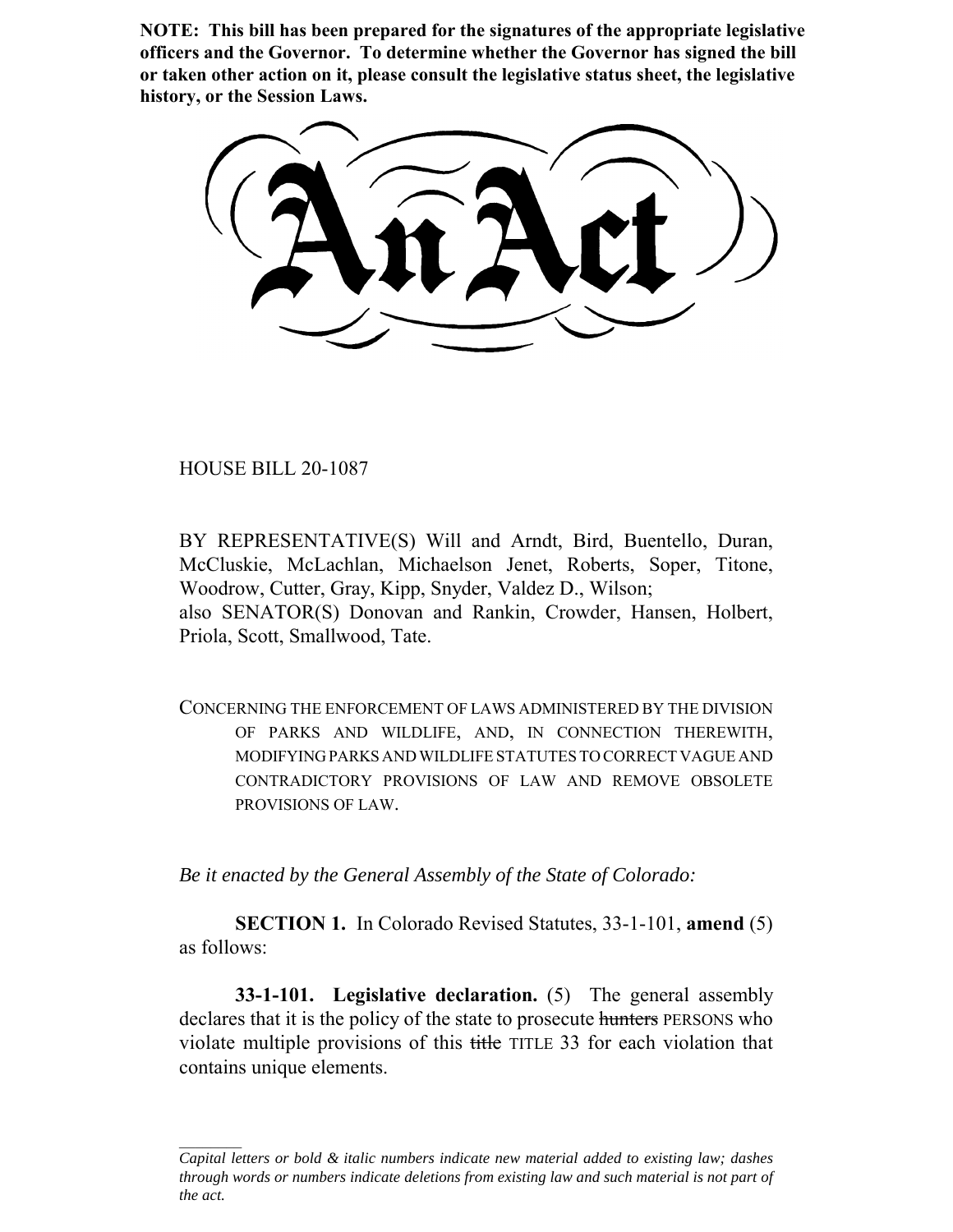**SECTION 2.** In Colorado Revised Statutes, 33-1-102, **amend** (43) as follows:

**33-1-102. Definitions.** As used in this title 33, unless the context otherwise requires:

(43) "Take" means to KILL OR OTHERWISE acquire possession of wildlife; but such EXCEPT THAT THE term shall DOES not include the accidental wounding or killing of wildlife by a motor vehicle, vessel, or train.

**SECTION 3.** In Colorado Revised Statutes, 33-4-102, **add** (7.5) as follows:

**33-4-102. Types of licenses and fees - rules.** (7.5) THE DIVISION OR A LICENSE AGENT ISSUING A LICENSE ON THE DIVISION'S BEHALF NEED NOT COMPLY WITH SECTION 24-72.1-103 CONCERNING SECURE AND VERIFIABLE IDENTITY DOCUMENTS WHEN ISSUING A LICENSE PURSUANT TO THIS SECTION.

**SECTION 4.** In Colorado Revised Statutes, **amend** 33-6-104 as follows:

**33-6-104. Imposition of penalty - procedures.** (1) A person who violates any rule of the commission for which there is not an associated statutory penalty listed is guilty of a misdemeanor and, upon conviction thereof, shall be punished by a fine of one hundred dollars, a surcharge as described in section 24-33.5-415.6, and an assessment of five license suspension points FOR A VIOLATION OF ANY OF THE FOLLOWING FOR WHICH THERE IS NOT AN ASSOCIATED STATUTORY PENALTY LISTED:

(a) A PROVISION OF ARTICLES 1 TO 6 OF THIS TITLE 33; OR

(b) A RULE OF THE COMMISSION PROMULGATED PURSUANT TO ONE OR MORE OF THE ARTICLES SPECIFIED IN SUBSECTION  $(1)(a)$  OF THIS SECTION.

 $(2)$  (a) (I) At the time that any A person is charged with violating any misdemeanor provisions of articles 1 to 6 of this title TITLE 33 or any A rule of the commission, the officer shall issue a summons and complaint to the alleged offender or, in the case of a violation for which a fine of a fixed

PAGE 2-HOUSE BILL 20-1087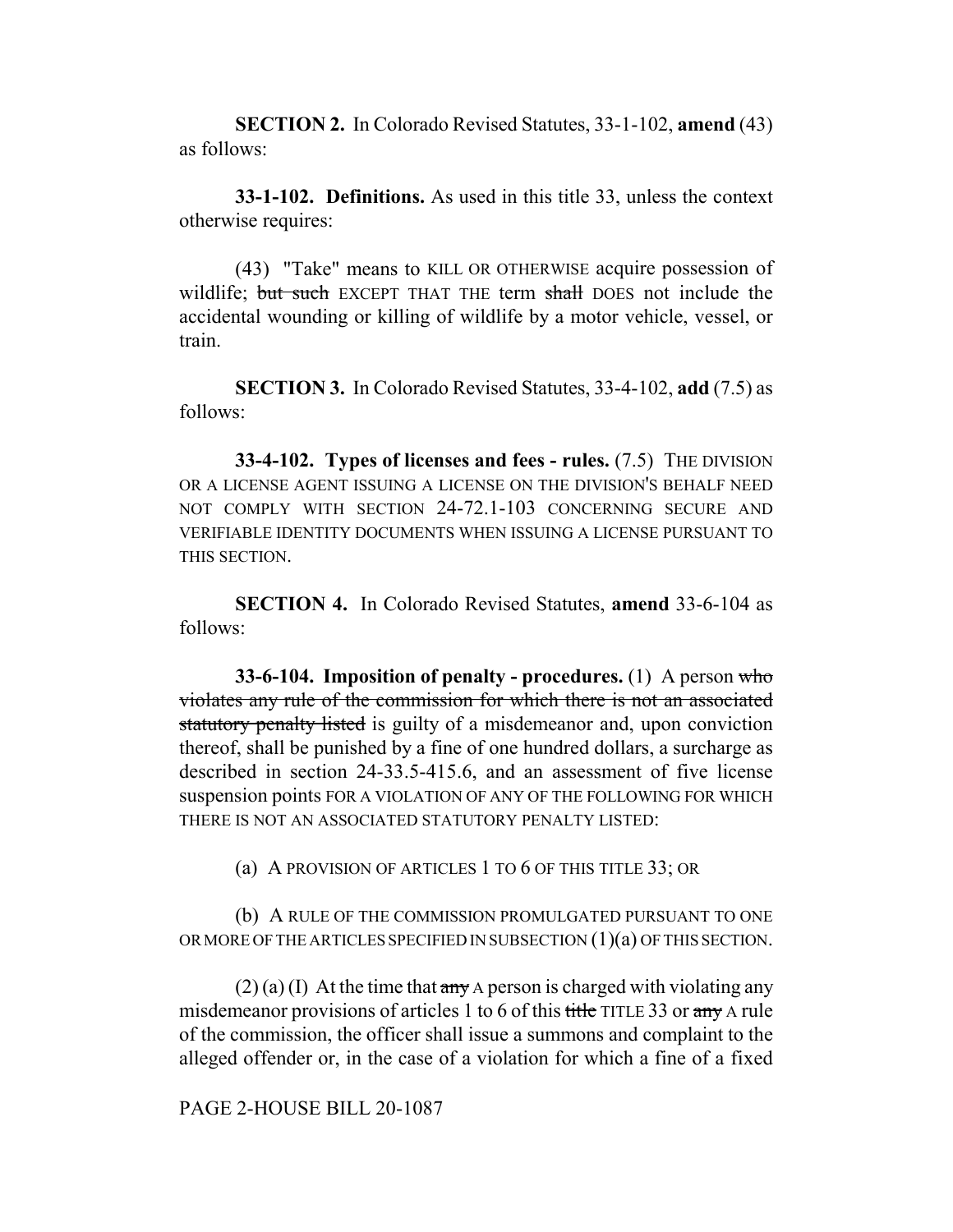amount is prescribed, may give the alleged offender an opportunity to voluntarily pay the fine and surcharge in the form of a penalty assessment.

(II) AN OFFICER SHALL NOT ISSUE A penalty assessments shall not be issued ASSESSMENT for violations for which minimum and maximum fines have been established. The penalty assessment notice given to the alleged offender shall MUST:

(A) Contain the information required  $\overline{m}$  and FOR A SUMMONS AND COMPLAINT;

(B) Be in the form of a summons and complaint; and shall

(C) Specify in dollars the amount of the penalty to be assessed for the alleged offense and the amount of the surcharges to be collected pursuant to sections  $24-4.2-104$  (1) and  $24-33.5-415.6$ . C.R.S.

(b) If the alleged offender accepts such THE PENALTY ASSESSMENT notice and pays the fine and the surcharges entered thereon ON THE FINE to the division within fifteen TWENTY days of issuance of the notice, such THE ALLEGED OFFENDER'S acceptance and payment shall constitute CONSTITUTES an acknowledgment of guilt by such person of the violation set forth in the penalty assessment notice.

(c) (I) AN OFFICER MAY TAKE any person who accepts a penalty assessment notice but who does not furnish satisfactory evidence of identity or who the officer has reasonable and probable grounds to believe will disregard a written promise to pay the specified fine and surcharges may be taken by the officer to the nearest known post office facility and be required to REQUIRE THAT THE PERSON remit the amount of the specified fine and surcharges to the division immediately by mail in United States currency or other legal tender OR by money order or BY personal check.

(II) Refusal or inability to remit the specified fine and surcharges by mail when required shall constitute CONSTITUTES a refusal to accept a penalty assessment notice. The officer shall advise the person arrested of the license suspension points to be assessed in accordance with section 33-6-106.

(III) Checks tendered by the violator to and accepted by the division

PAGE 3-HOUSE BILL 20-1087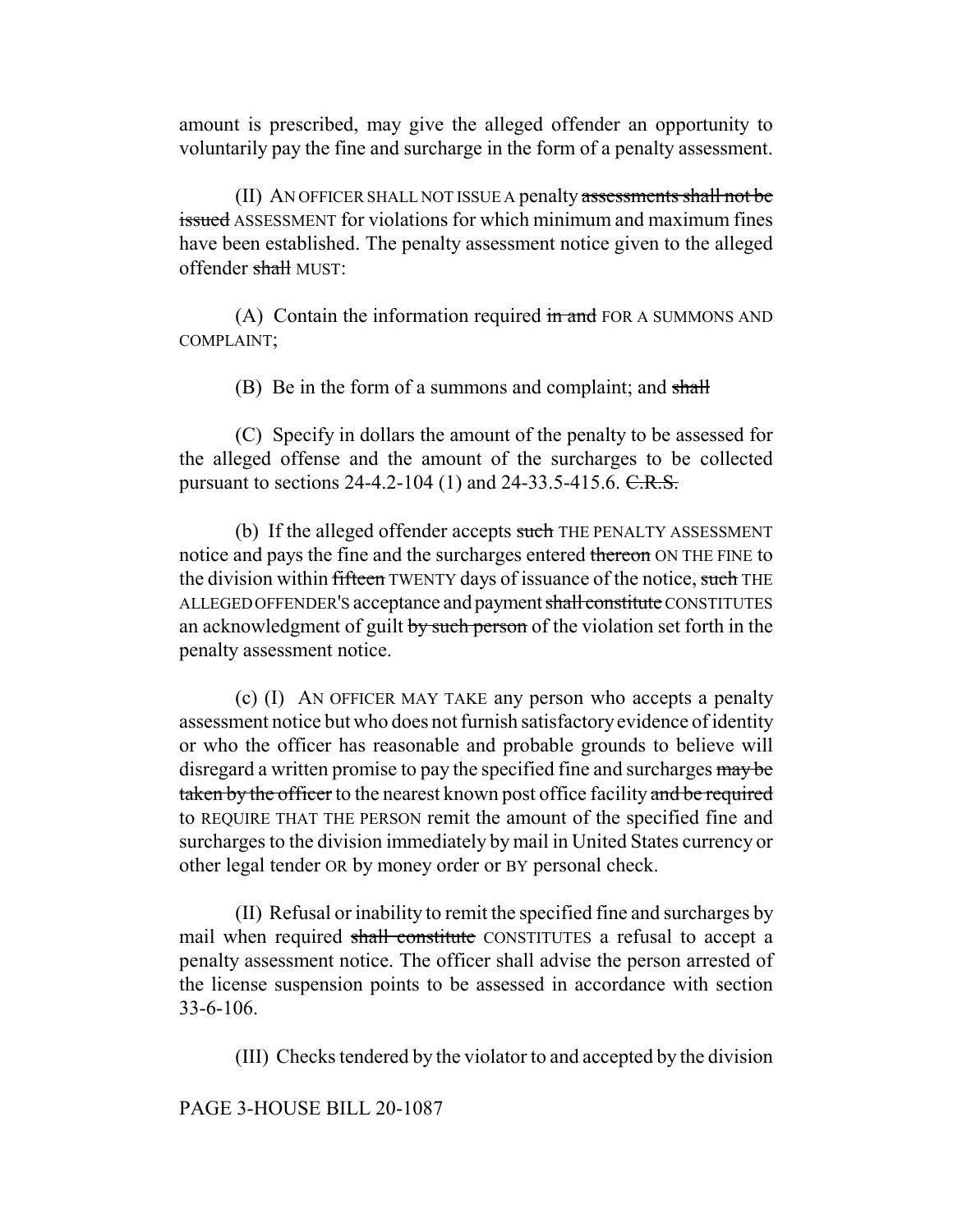and on FOR which payment is received by the division shall be ARE deemed sufficient receipt. If the fine and surcharges are not  $\pi$  paid, then the officer who issued the penalty assessment notice shall docket the summons and complaint with a court of competent jurisdiction for appearance by the person to answer the charges therein contained IN THE SUMMONS AND COMPLAINT at such THE time and place as is specified in the summons and complaint.

(3) (a) SERVICE OF A COPY OF A SUMMONS AND COMPLAINT OR PENALTY ASSESSMENT NOTICE ISSUED PURSUANT TO SUBSECTION (2) OF THIS SECTION MUST BE PROVIDED AT LEAST TEN DAYS BEFORE THE DATE SET FOR A HEARING ON THE MATTER BY:

(I) PROVIDING PERSONAL SERVICE OF THE COPY DIRECTLY TO THE ALLEGED OFFENDER;

(II) LEAVING THE COPY AT THE ALLEGED OFFENDER'S LAST-KNOWN PLACE OF RESIDENCE WITH AN INDIVIDUAL WHO IS EIGHTEEN YEARS OF AGE OR OLDER AND WHO RESIDES AT THE RESIDENCE; OR

(III) MAILING THE COPY TO THE ALLEGED OFFENDER'S LAST-KNOWN PLACE OF RESIDENCE BY CERTIFIED MAIL, RETURN RECEIPT REQUESTED. SERVICE BY CERTIFIED MAIL IS COMPLETE UPON RETURN OF THE RECEIPT SIGNED BY THE ALLEGED OFFENDER.

(b) AN INDIVIDUAL WHO PROVIDES PERSONAL SERVICE PURSUANT TO SUBSECTION  $(3)(a)(I)$  OF THIS SECTION MUST BE A DISINTERESTED PARTY WHO IS EIGHTEEN YEARS OF AGE OR OLDER.

**SECTION 5.** In Colorado Revised Statutes, 33-6-106, **add** (1.3) as follows:

**33-6-106. Suspension of license privileges.** (1.3) (a) THE COMMISSION OR A HEARING OFFICER THAT THE COMMISSION DELEGATES TO HEAR A MATTER MAY SUSPEND A PERSON'S LICENSE IN ACCORDANCE WITH SUBSECTION (1) OF THIS SECTION IF THE PERSON FAILS TO COMPLY WITH THE TERMS OF A SUMMONS, COMPLAINT, SUMMONS AND COMPLAINT, PENALTY ASSESSMENT NOTICE, OR OTHER OFFICIAL NOTICE OF AN ALLEGED VIOLATION OF ARTICLES 1 TO 6 OF THIS TITLE 33 ISSUED BY A COLORADO WILDLIFE OFFICER, PARKS OFFICER, OR OTHER PEACE OFFICER.

PAGE 4-HOUSE BILL 20-1087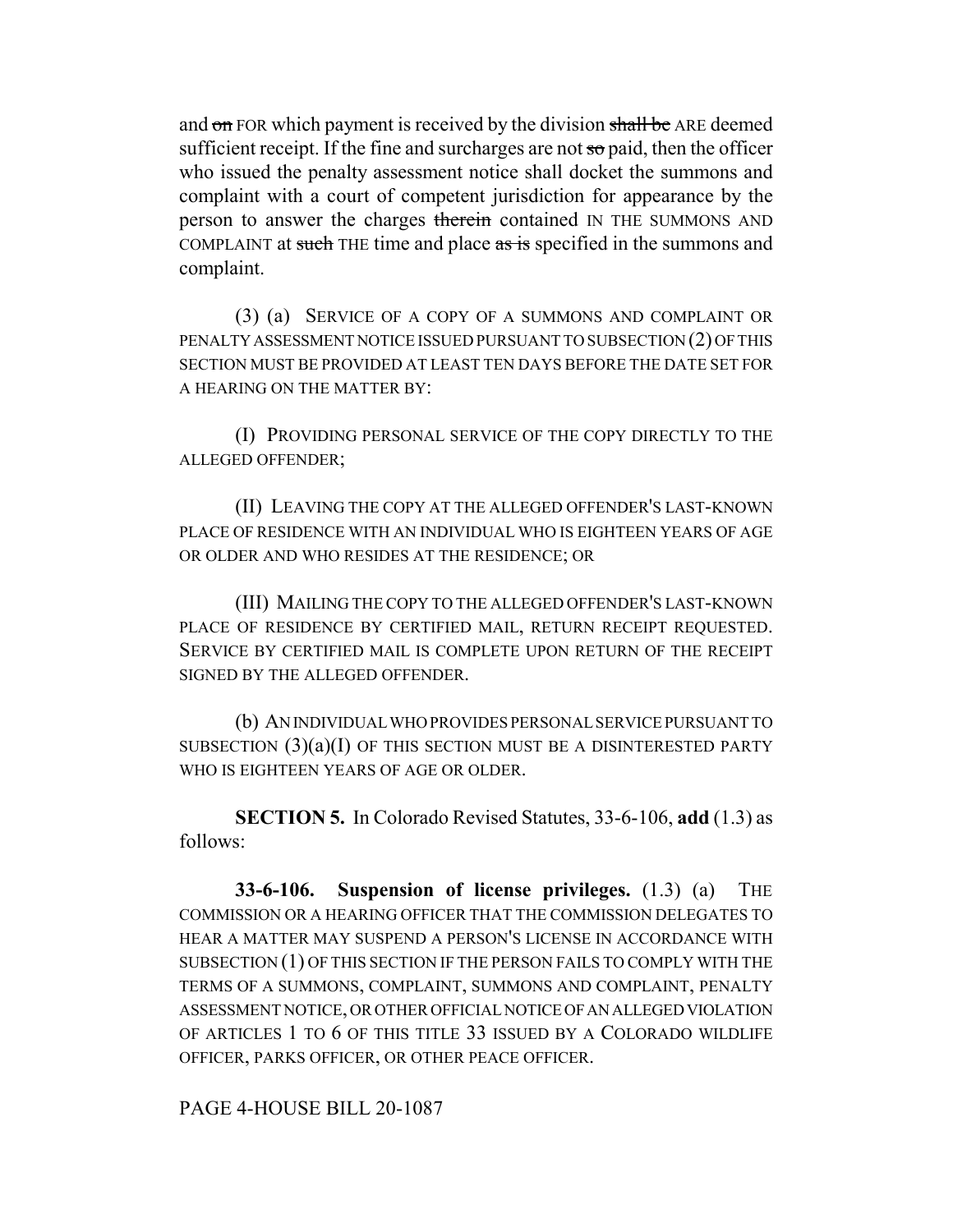(b) A SUSPENSION ISSUED PURSUANT TO THIS SUBSECTION (1.3) REMAINS IN EFFECT UNTIL THE PERSON FURNISHES OR CAUSES TO BE FURNISHED SATISFACTORY EVIDENCE OF COMPLIANCE WITH THE TERMS OF THE SUMMONS, COMPLAINT, SUMMONS AND COMPLAINT, PENALTY ASSESSMENT NOTICE, OR OTHER OFFICIAL NOTICE OF AN ALLEGED VIOLATION OF ARTICLES 1 TO 6 OF THIS TITLE 33. THE DIVISION SHALL ENTER THE SUSPENSION IN ACCORDANCE WITH ARTICLE III OF THE "WILDLIFE VIOLATOR COMPACT", PART 26 OF ARTICLE 60 OF TITLE 24, AND SHALL REMOVE THE ENTRY UPON SATISFACTORY EVIDENCE OF THE PERSON'S COMPLIANCE WITH AN OFFICIAL NOTICE OF AN ALLEGED VIOLATION.

**SECTION 6.** In Colorado Revised Statutes, 33-6-109, **amend** (3.4)(a) introductory portion as follows:

**33-6-109. Wildlife - illegal possession.** (3.4) (a) In addition to the criminal penalties listed in subsection  $(3)$  of this section, there shall MAY be assessed a further penalty in the following amount for each of the following big game animals illegally taken:

**SECTION 7.** In Colorado Revised Statutes, **amend** 33-6-122 as follows:

**33-6-122. Hunting in a careless manner - definition.** (1) (a) It is unlawful for any person to hunt or take wildlife in a careless manner or to discharge a firearm or release an arrow in a careless manner which THAT endangers human life or property.

(b) For the purposes of this section, "careless" means failing to exercise the degree of reasonable care that would be exercised by a person of ordinary prudence under all the existing circumstances. in consideration of the probable danger of injury or damage.

(2) (a)  $\overline{Any}$  EXCEPT AS PROVIDED IN SUBSECTION (2)(b) OF THIS SECTION, A person who violates this section is guilty of a misdemeanor and, upon conviction thereof, shall be punished by a fine of not less than one hundred dollars nor more than one thousand dollars or by imprisonment in the county jail for up to one year, or by both such fine and imprisonment, and an assessment of twenty license suspension points.

(b) A PERSON WHO VIOLATES THIS SECTION IS SUBJECT TO A FINE OF

PAGE 5-HOUSE BILL 20-1087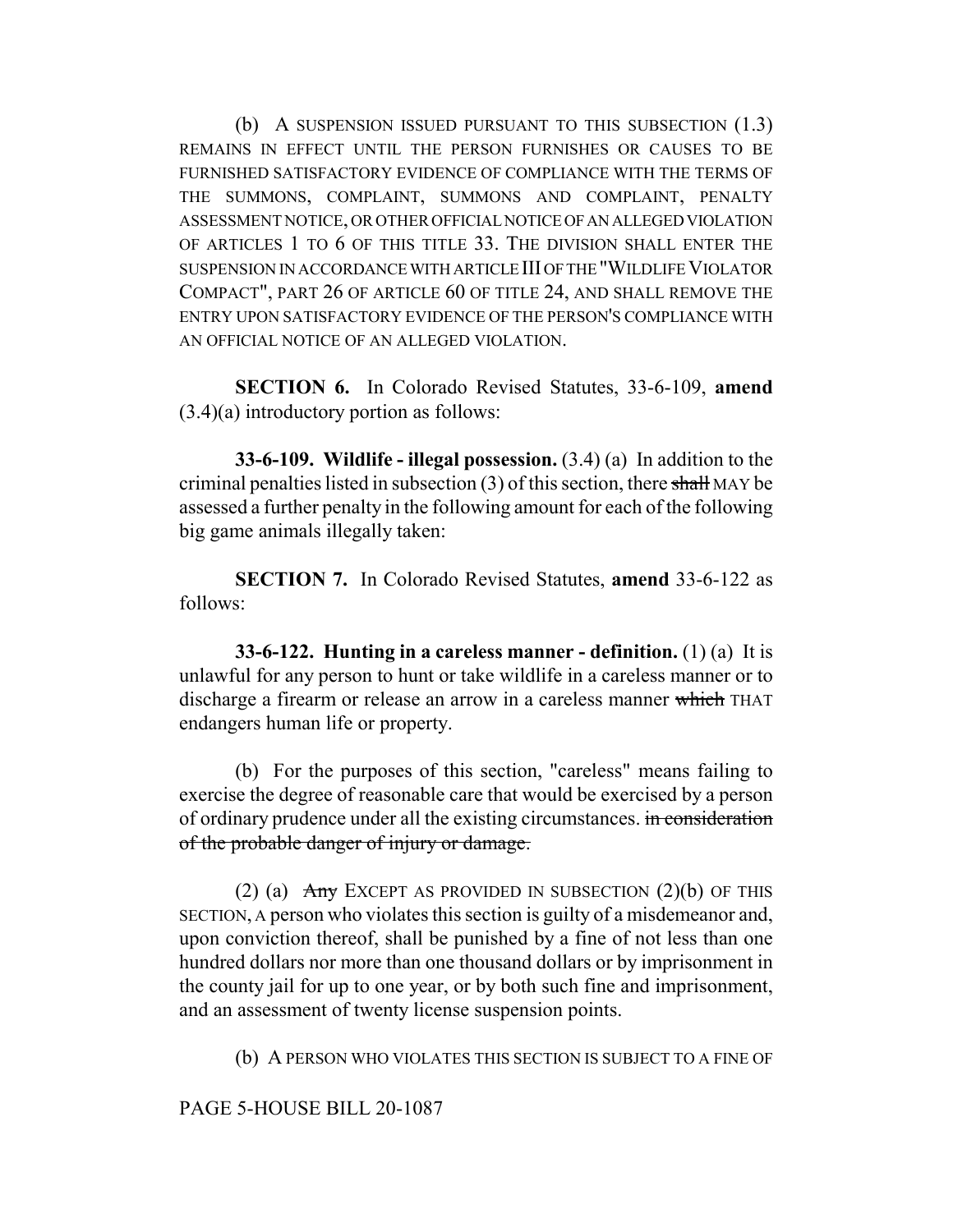FIVE HUNDRED DOLLARS AND AN ASSESSMENT OF FIFTEEN LICENSE SUSPENSION POINTS IF AT THE TIME OF THE VIOLATION THE PERSON:

(I) WAS HUNTING UNDER A VALID BIG GAME LICENSE;

(II) KILLED A BIG GAME ANIMAL THAT IS NOT COVERED BY THE LICENSE; AND

(III) (A) IMMEDIATELY FIELD DRESSED THE ANIMAL; AND

(B) REPORTED THE KILLING OF THE ANIMAL TO THE DIVISION.

**SECTION 8.** In Colorado Revised Statutes, 33-10-102, **amend** the introductory portion and (27) as follows:

**33-10-102. Definitions.** As used in articles 10 to 15 of this title TITLE 33, unless the context otherwise requires:

(27) (a) "Vessel" means every description of watercraft used or capable of being used as a means of transportation of persons and property on the water, other than INCLUDING ALL TYPES OF STAND-UP PADDLEBOARDS.

(b) "VESSEL" DOES NOT INCLUDE:

(I) ANY single-chambered, air-inflated devices THAT ARE NOT STAND-UP PADDLEBOARDS; or

(II) Seaplanes.

**SECTION 9.** In Colorado Revised Statutes, 33-13-102, **amend** the introductory portion and (5) as follows:

**33-13-102. Definitions.** As used in this article ARTICLE 13, unless the context otherwise requires:

(5) (a) "Vessel" means every description of watercraft used or capable of being used as a means of transportation of persons and property on the water, other than INCLUDING ALL TYPES OF STAND-UP PADDLEBOARDS.

PAGE 6-HOUSE BILL 20-1087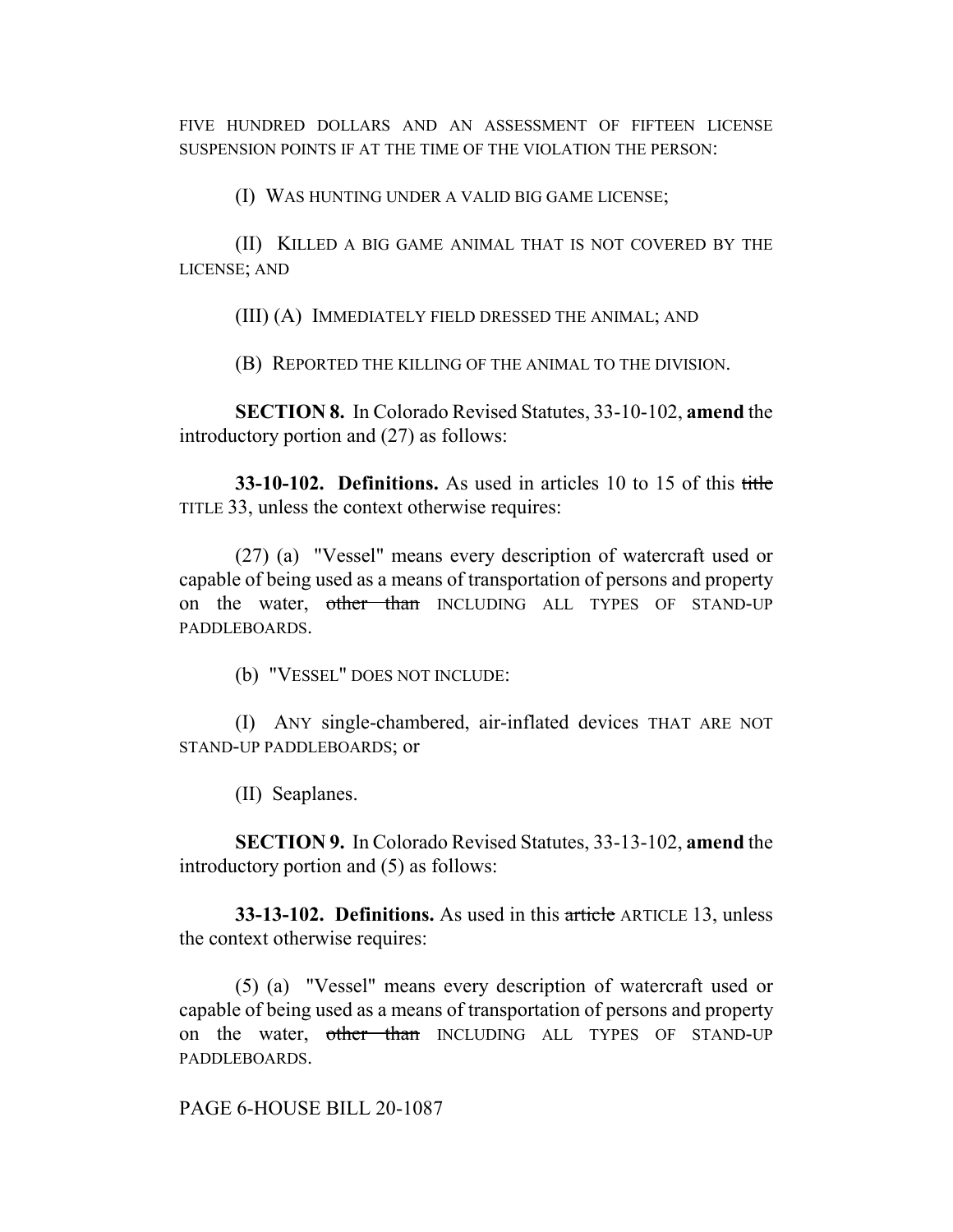(b) "VESSEL" DOES NOT INCLUDE:

(I) ANY single-chambered air-inflated devices THAT ARE NOT STAND-UP PADDLEBOARDS; or

(II) Seaplanes.

**SECTION 10.** In Colorado Revised Statutes, 33-14-117, **amend** (1); and **add** (1.5) as follows:

**33-14-117. Hunting, carrying weapons on snowmobiles prohibitions.** (1) EXCEPT AS PROVIDED IN SUBSECTION (1.5) OF THIS SECTION, it is unlawful for any person to:

(a) Hunt any wildlife from a snowmobile;

(b) Operate or ride on any snowmobile with any firearm OTHER THAN A PISTOL OR A REVOLVER in his or her THE PERSON'S possession, unless such THE firearm is unloaded and enclosed in a carrying case or inserted in a scabbard, or with any bow unless it is unstrung or cased; but EXCEPT THAT this paragraph (b) SUBSECTION (1)(b) does not apply to  $\frac{any}{ }$ A person to whom the division has issued a permit for the control of predators such as coyotes, foxes, AND bobcats; and the like; OR

(c) Pursue, drive, or otherwise intentionally disturb or harass any wildlife by use of a snowmobile; but this paragraph (c) shall not prevent any EXCEPT THAT A person from using MAY USE a snowmobile to protect his THE PERSON'S crops and other property.

(1.5) A PERSON MAY PERFORM THE ACTIVITIES LISTED IN SUBSECTION (1) OF THIS SECTION IF THE PERSON IS OTHERWISE AUTHORIZED BY LAW OR BY THE DIVISION TO DO SO.

**SECTION 11.** In Colorado Revised Statutes, 33-15-102, **amend** (1) as follows:

**33-15-102. Imposition of penalty - procedures.** (1) A person who violates any rule of the commission for which there is not an associated statutory penalty listed is guilty of a class 2 petty offense and, upon conviction, shall be punished by a fine of one hundred dollars FOR A

PAGE 7-HOUSE BILL 20-1087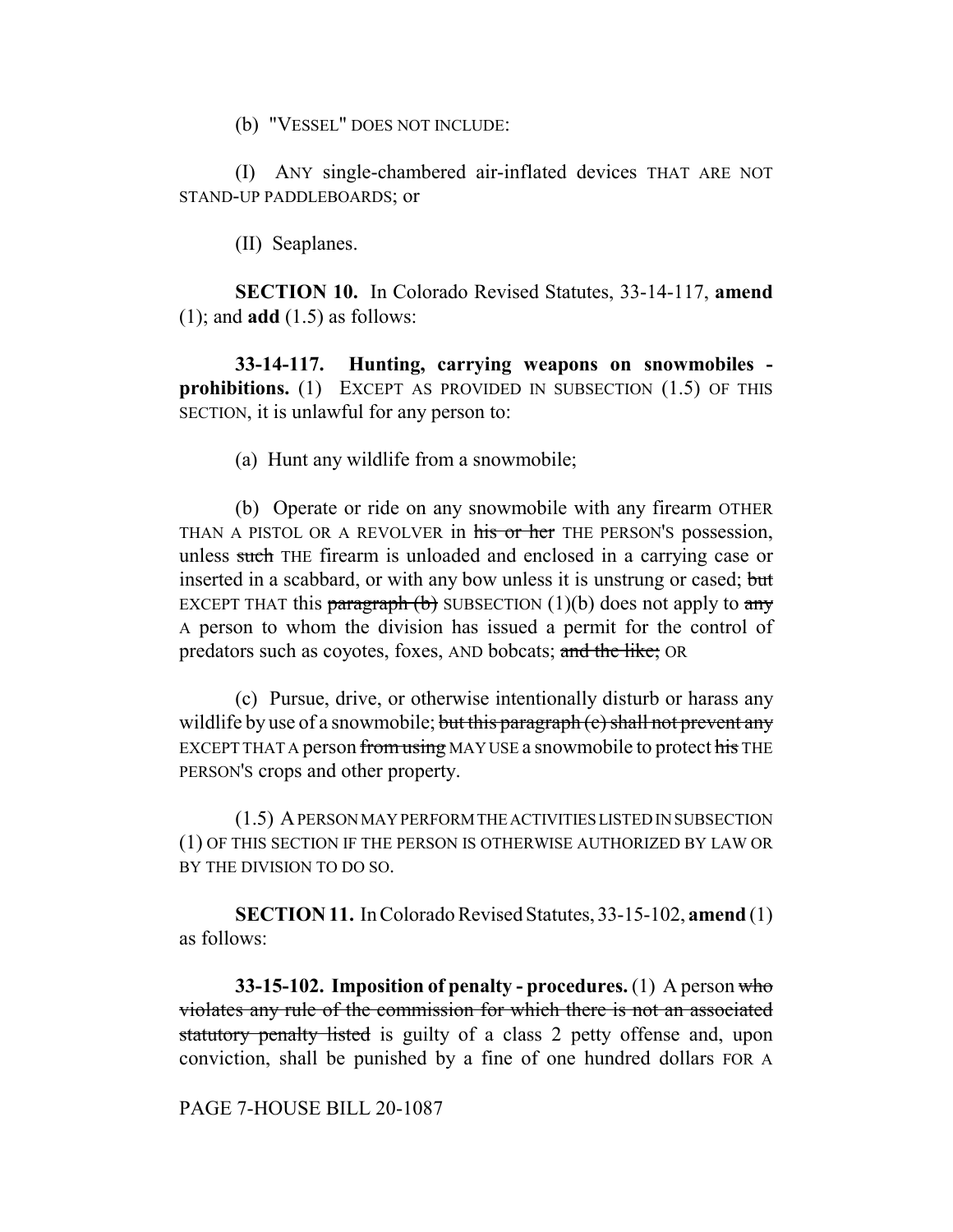VIOLATION OF ANY OF THE FOLLOWING FOR WHICH THERE IS NOT AN ASSOCIATED STATUTORY PENALTY LISTED:

(a) ANY PROVISION OF ARTICLES 10 TO 15 OR ARTICLE 32 OF THIS TITLE 33; OR

(b) A RULE OF THE COMMISSION PROMULGATED PURSUANT TO ONE OR MORE OF THE ARTICLES SPECIFIED IN SUBSECTION  $(1)(a)$  OF THIS SECTION.

**SECTION 12.** In Colorado Revised Statutes, 33-32-102, **amend** the introductory portion, (6), and (8) as follows:

**33-32-102. Definitions.** As used in this article ARTICLE 32, unless the context otherwise requires:

(6) (a) "River outfitter" means  $\frac{\partial f}{\partial x}$  A person advertising to provide or providing river-running services in the nature of facilities, guide services, or transportation for the purpose of river-running. except that

(b) "River outfitter" does not include  $\frac{any}{any}$  A person:

(I) Whose only service is providing motor vehicles, vessels, and other equipment for rent; any person

(II) Whose only service is providing instruction in STAND-UP PADDLEBOARDING, canoeing, or kayaking skills; or any person

(III) Who is providing river-running services exclusively for family or friends.

(8) (a) "Vessel" means every description of watercraft used or capable of being used as a means of transportation of persons and property on the water, other than INCLUDING ALL TYPES OF STAND-UP PADDLEBOARDS.

(b) "VESSEL" DOES NOT INCLUDE:

(I) ANY single-chambered air-inflated devices THAT ARE NOT STAND-UP PADDLEBOARDS; or

## PAGE 8-HOUSE BILL 20-1087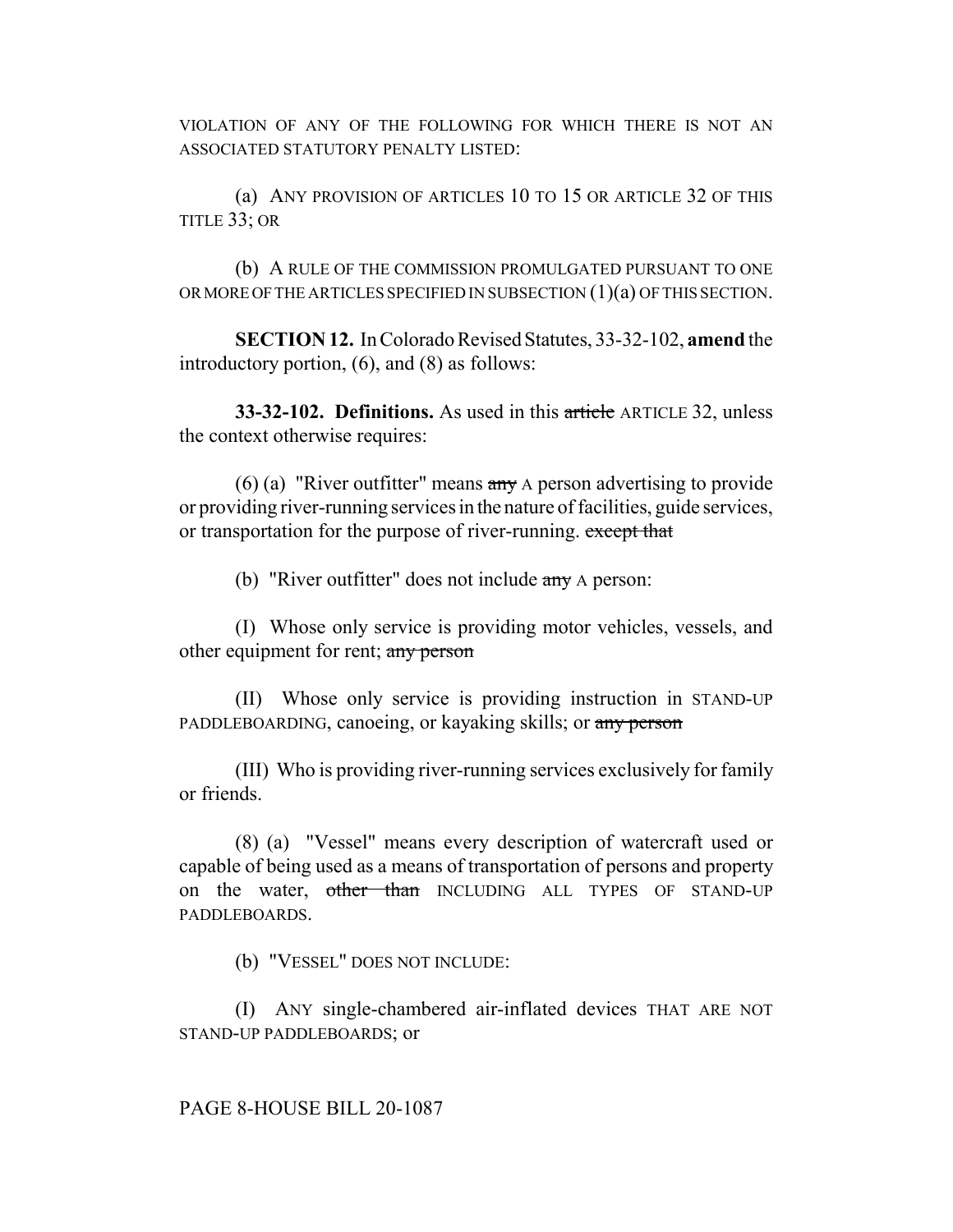(II) Seaplanes.

**SECTION 13.** In Colorado Revised Statutes, 33-32-107, **add**  $(2)(b.5)$  as follows:

**33-32-107. River outfitters - prohibited operations - penalties.** (2) It is unlawful for any river outfitter, guide, trip leader, or guide instructor to:

(b.5) ALLOW ANOTHER PERSON TO OPERATE A VESSEL WITHOUT DUE REGARD FOR RIVER CONDITIONS OR OTHER ATTENDING CIRCUMSTANCES OR IN SUCH A MANNER AS TO ENDANGER ANY PERSON, PROPERTY, OR WILDLIFE. A PERSON WHO VIOLATES THIS SUBSECTION (2)(b.5) COMMITS A CLASS 3 MISDEMEANOR AND, UPON CONVICTION THEREOF, SHALL BE PUNISHED AS PROVIDED IN SECTION 18-1.3-501.

**SECTION 14.** In Colorado Revised Statutes, **amend** 24-72.1-106 as follows:

**24-72.1-106. Applicability.** (1) This article shall ARTICLE 72.1 DOES not apply to:

(a) A person reporting a crime;

(b) A public entity or official accepting a crime report, conducting a criminal investigation, accepting an application for the provision of services or providing services to infants and children born in the United States pursuant to 42 U.S.C. sec. 1786, or providing emergency medical service;

(c) A peace officer in the performance of the officer's duties and within the scope of the officer's employment if such THE officer complies with section 24-72.1-105 (2);

(d) A PERSON ISSUING A HUNTING OR FISHING LICENSE PURSUANT TO ARTICLE 4 OF TITLE 33; or

(e) Instances when a federal law mandates acceptance of a document.

PAGE 9-HOUSE BILL 20-1087